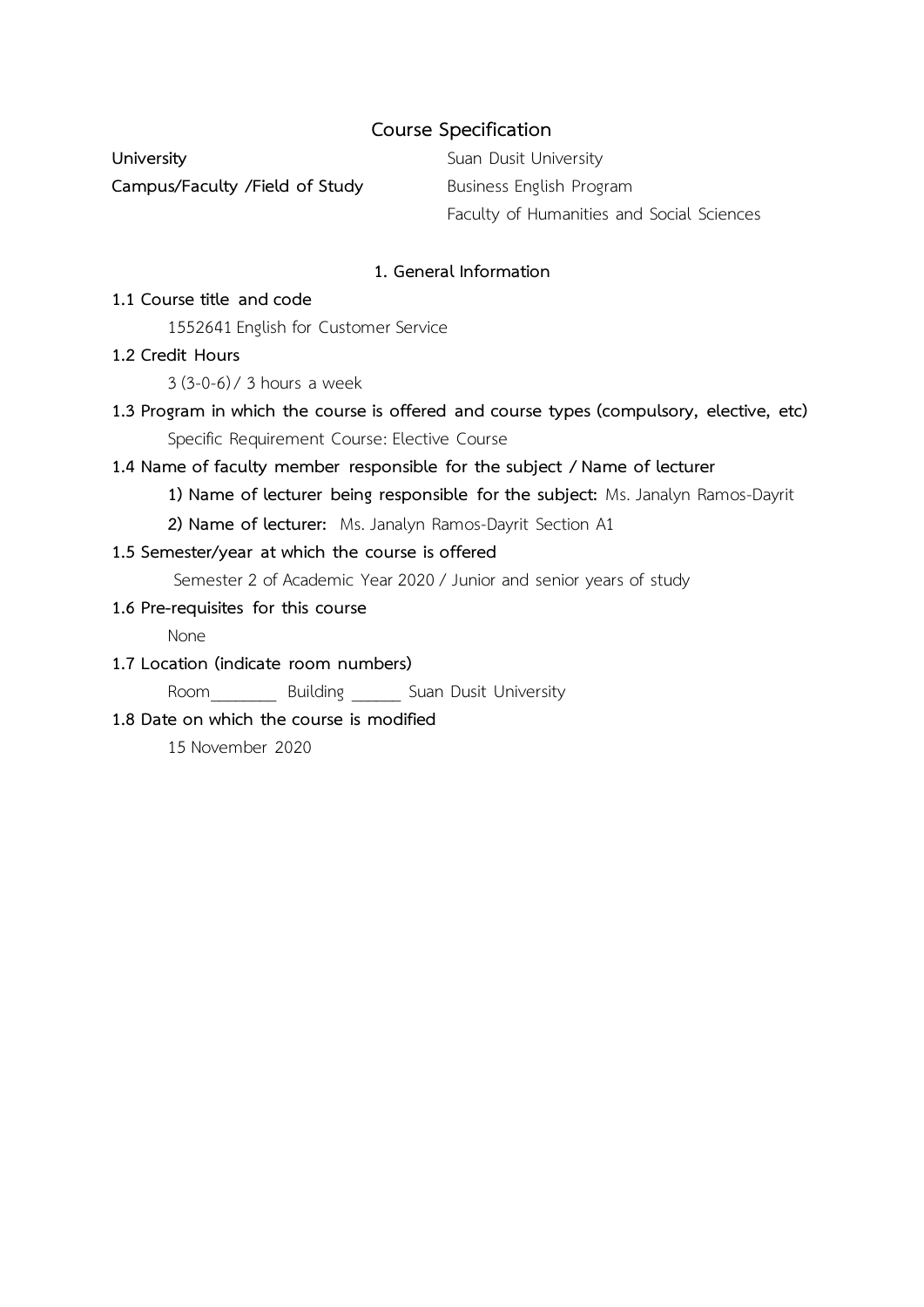#### **2. Aims and Objectives**

#### **2.1 Subject aims**

 Upon completion of this course students should be able to achieve the following objectives:

1. Practice honest, consistent and professional style in accomplishing assignments and various tasks.

2. Enhance knowledge on basic principles of customer service in English to make a good first impression and learn key expressions and vocabulary to communicate in a clear, polite and helpful way.

3. Learn strategies to help in dealing with unexpected problems and cross-cultural issues with confidence and develop skills to deal with complaints and questions quickly and professionally.

4. Listen carefully, ask questions, participate and be responsible for the assigned task, duties and role in the workgroup.

5. Get some expert advice in using of information technology to handle customer service in an efficient and cost-effective way.

#### **2.2 Purpose for developing/modifying the course**

 To improve the learner's ability in English within the Customer Service sector. Participants will develop their ability to speak, listen, read and write in English, as well as understand the challenges of customer service.

#### **3. Course Management**

#### **3.1. Course description**

Vocabulary and expressions, principles and techniques of customer services; study cross-cultural issues in customer services. Practice listening and speaking with customers. Practice compromising and dealing with customers. Practice reading passages about customers' complaints and problems including writing synopses.

| Lecture / Practice | Additional Teaching | Training / Field work | Self-study |
|--------------------|---------------------|-----------------------|------------|
| hours              | <b>Hours</b>        |                       |            |
| 45                 | 45                  |                       | 90         |

#### **3.2. Teaching Hours per semester**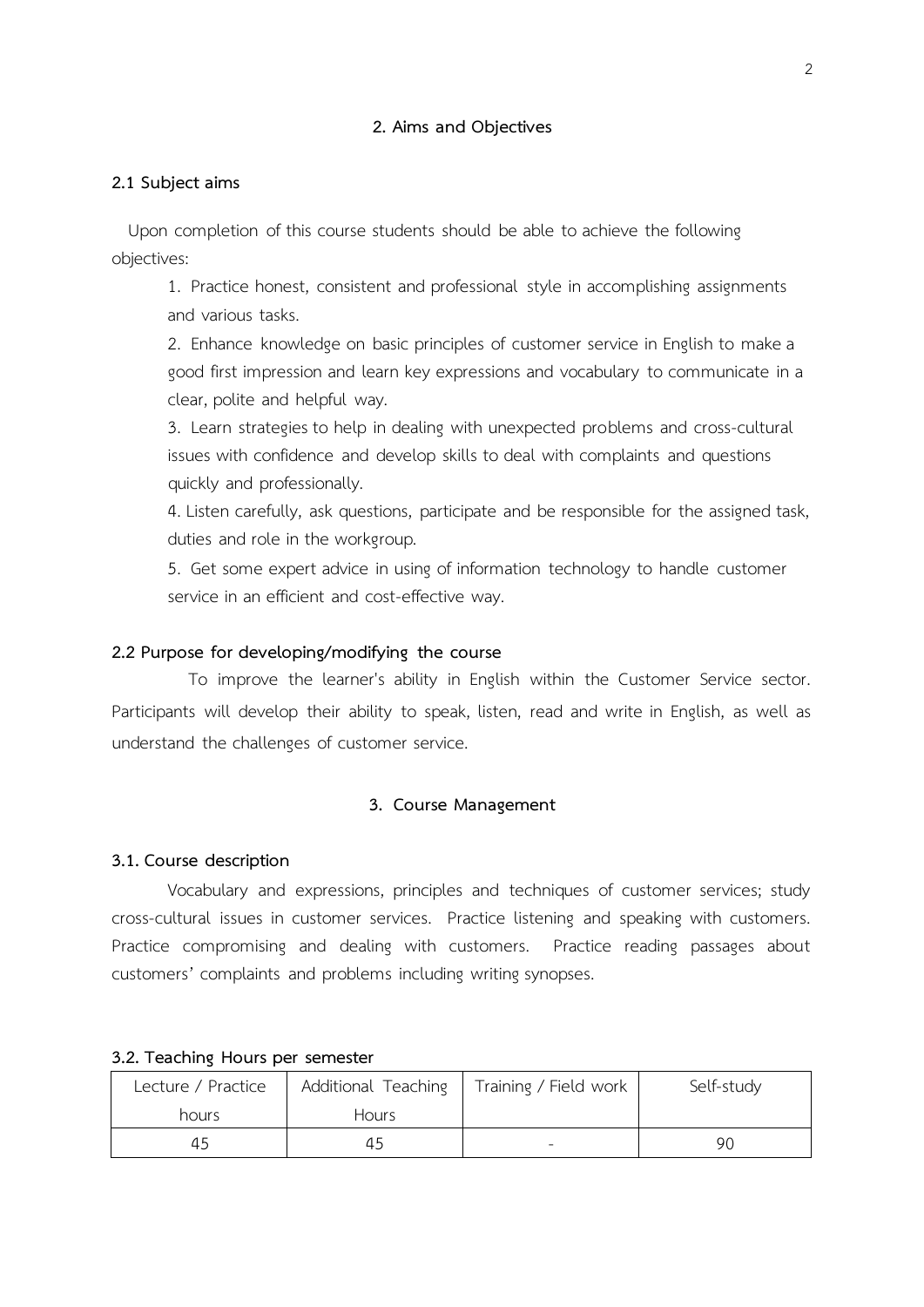# **3.3. Additional Private Study or Learning Hours**

Students can contact the teacher online through chat on social network applications or through phone calls from 8am until 5pm.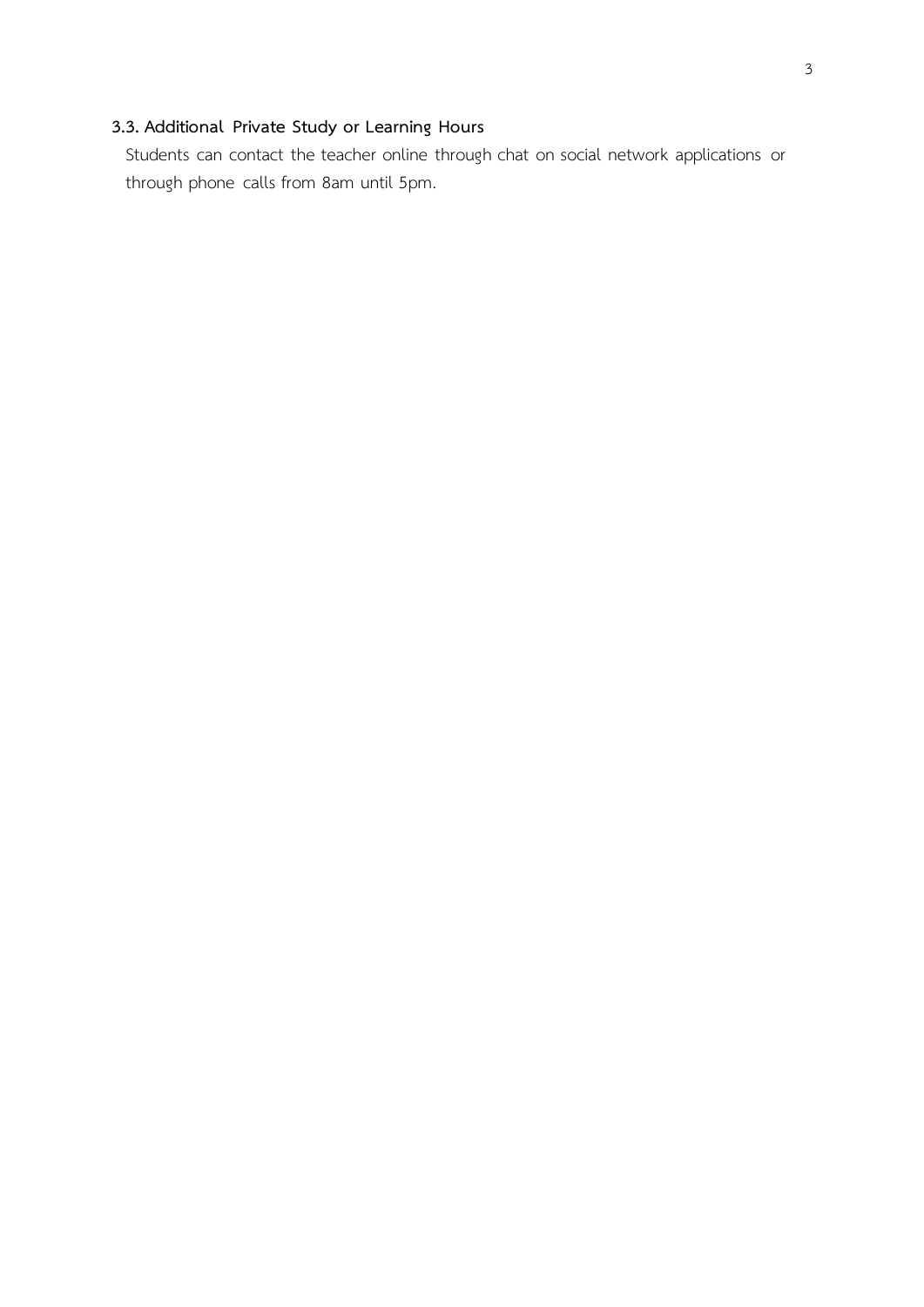| Learning Outcomes Being Developed                | <b>Teaching Strategies</b>                           | Methods of Assessment                   | Assessment<br>Week | Proportion<br>of<br>Assessment |
|--------------------------------------------------|------------------------------------------------------|-----------------------------------------|--------------------|--------------------------------|
| 1. Develop self-discipline, punctuality and      | 1. Take on time attendance, check assignments        | 1. On time attendance in every class    | $1 - 15$           | 10%                            |
| responsibilities                                 | and give weekly tests                                | 2. Regular grading of assignments and   |                    |                                |
| 2. Show honesty in the assigned tasks            | 2. Check assignments and grade weekly tests          | tests                                   |                    |                                |
| 3. Conform to rules and regulations              | thoroughly                                           | 3. Rubric for guidelines for behavior   |                    |                                |
| 4. Have academic and professional ethics         | 3. Set guidelines for proper behavior and assign     | 4. Lecture on rules and regulations and |                    |                                |
|                                                  | points accordingly                                   | one to one chat with students if        |                    |                                |
|                                                  | 4. Explain rules and regulations clearly and ask     | necessary                               |                    |                                |
|                                                  | for justifying inappropriate behavior or action      |                                         |                    |                                |
| 1. Have an understanding of an acquired skill of | 1. Discussions, videos, pair and group work          | 1. Class activities, exercises and      | 2, 6, 8, 10, 12,   | 50%                            |
| English in listening, speaking, reading and      | 2. Lectures, discussions, pair and group work        | interviews                              | 14 and 16          |                                |
| writing                                          | 3. Lectures and videos                               | 2. Weekly individual and group tests    |                    |                                |
| 2. Have knowledge in the field of Business       | 4. Lectures, videos and power point presentations    | and activities                          |                    |                                |
| English covering vocabulary, grammar and         |                                                      | 3. Class tests and interviews           |                    |                                |
| expressions;                                     |                                                      | 4. Exercises and discussions            |                    |                                |
| 3. Have basic knowledge of business;             |                                                      |                                         |                    |                                |
| 4. Have integrated knowledge in other            |                                                      |                                         |                    |                                |
| related disciplines                              |                                                      |                                         |                    |                                |
| 1. Have the ability to search for and            | 1. Class discussions on finding up-to-date           | 1. Interactive talks and eliciting      | Week 14 and        | 20%                            |
| integrate up-to-date information and new         | information                                          | information                             | 16                 |                                |
| technology;                                      | 2. Class activities based on situations in real life | 2. Pair work, group and class exercises |                    |                                |
| 2. Think creatively and have the ability to      | 3. Assign problems using real life simulations       | 3. Assign exercises in pairs and groups |                    |                                |
| apply knowledge appropriately;                   | 4. Lectures, class discussions and exercises         | 4. Elicit information and answers from  |                    |                                |
| 3. Be able to think, analyze and solve           |                                                      | discussions and exercises               |                    |                                |
| problems systematically;                         |                                                      |                                         |                    |                                |
| 4. Synthesize original body of knowledge         |                                                      |                                         |                    |                                |

# **4. Development of Learning Outcome in Domains of Learning**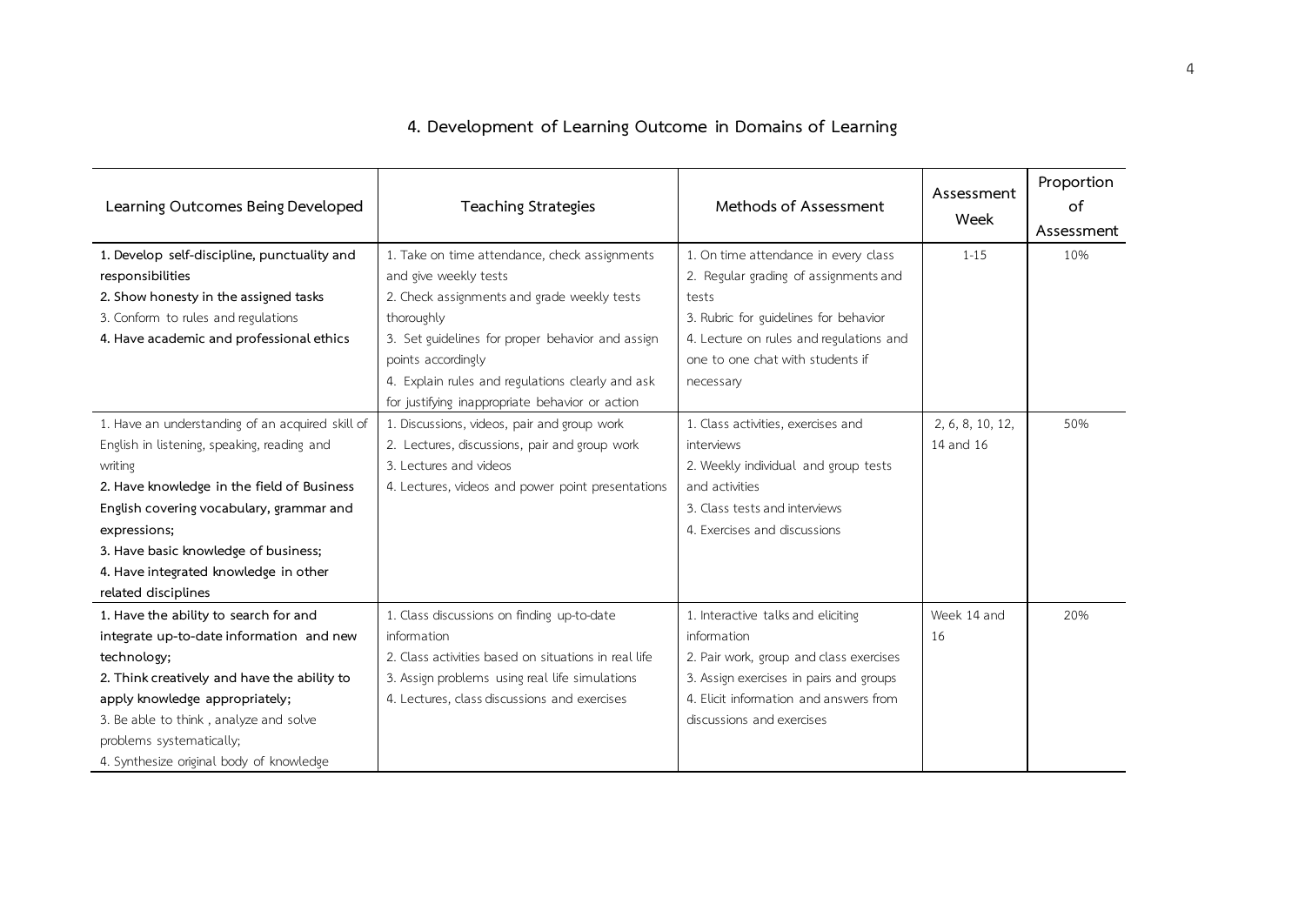| Learning Outcomes Being Developed              | <b>Teaching Strategies</b>                           | Methods of Assessment                 | Assessment<br>Week | Proportion<br>of<br>Assessment |
|------------------------------------------------|------------------------------------------------------|---------------------------------------|--------------------|--------------------------------|
| 1. Have cooperative interpersonal skills and   | 1. Have group and class discussions                  | 1. Provide feedback during and after  | $1 - 15$           | 10%                            |
| respect for the rights and opinions of others; | 2. Interactive talks in class involving all students | discussions                           |                    |                                |
| 2. Communicate effectively                     | 3. Group discussions with rotating group leaders     | 2. Provide opportunity for equal      |                    |                                |
| 3. Work, and be responsible for the assigned   |                                                      | participation and healthy discussions |                    |                                |
| work, duties and roles in the workgroup.       |                                                      | 3. Assign points to group leaders and |                    |                                |
|                                                |                                                      | individual members for responsibility |                    |                                |
|                                                |                                                      | participation in discussions<br>and   |                    |                                |
| 1. Be able to use information technology to    | 1. Assign exercises involving researching            | 1. Individual and group presentations | $1 - 15$           | 10%                            |
| search for information and present work        | information on the internet                          | 2. Online exercises and assignments   |                    |                                |
| 2. Use information technology for              | 2. Create Facebook and email groups, and use         | 3. Monthly Individual presentations   |                    |                                |
| communication                                  | mobile apps                                          | 4. Weekly individual and group tests  |                    |                                |
| 3. Calculate and analyze basic quantitative    | 3. Assign minor research work                        |                                       |                    |                                |
| data                                           | 4. Assign exercises for finding and presenting       |                                       |                    |                                |
| 4. Calculate and process data by using         | information from the internet                        |                                       |                    |                                |
| computer applications                          |                                                      |                                       |                    |                                |

**5. Teaching Plan and Evaluation**

**5.1 Teaching Plan**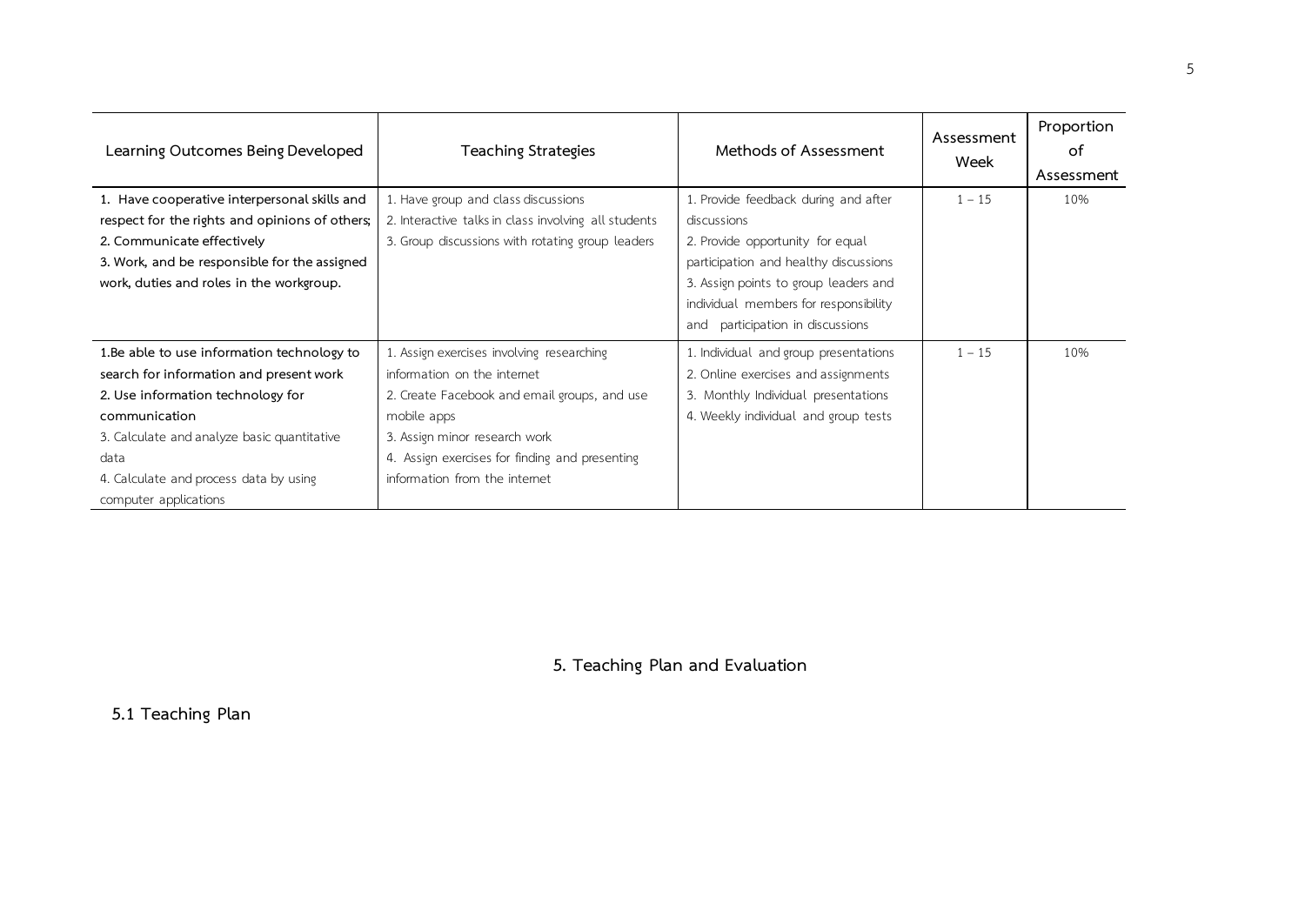| Week<br>(Hours) | Topic / Details           | Teaching and Learning Activities /<br>Activities and Tasks |                                       | <b>Instructional Materials</b> |                                          | Assessment and<br>Evaluation (Proportion) |                        | Lecturer     |
|-----------------|---------------------------|------------------------------------------------------------|---------------------------------------|--------------------------------|------------------------------------------|-------------------------------------------|------------------------|--------------|
| $\mathbf{1}$    | Introduce the course,     | 1.                                                         | Explain the course syllabus, course   | 1.                             | Use the OHP, laptop, video, textbook,    | 1.                                        | Evaluate students      | Jana         |
| (3 hrs)         | learning activities and   |                                                            | overview and objectives               |                                | power point slides in discussing the     |                                           | about expectation and  | Ramos-Dayrit |
|                 | evaluation                | 2.                                                         | Student and teacher self-introduction |                                | course syllabus                          |                                           | goals question and     |              |
|                 | Introduction to Customer  | 3.                                                         | Hand-outs and visual aids.            | 2.                             | - Let the students participate by giving |                                           | answer activity        |              |
|                 | Service                   | 4.                                                         | - Question and answer activity        |                                | their views, expectations and comments   |                                           |                        |              |
|                 |                           |                                                            |                                       |                                | and question & answer portion            |                                           |                        |              |
| 2               | Continuation to Customer  | 1.                                                         | Handouts compilation and visual aids  | 1.                             | Use the OHP, laptop, video, textbook,    | 1.                                        | Evaluate students thru | Jana         |
| (3 hrs)         | Service                   | 2.                                                         | Enumerate and discuss the customer,   |                                | power point slides for the discussion    |                                           | book exercises and     | Ramos-Dayrit |
|                 |                           |                                                            | customer service and customer         | 2.                             | Let each students define what is         |                                           | situational activity   |              |
|                 |                           |                                                            | service representatives               |                                | customer service                         |                                           |                        |              |
|                 |                           | 3.                                                         | In-class exercises                    | 3.                             | Initiate in-class exercises              |                                           |                        |              |
|                 |                           | 4.                                                         | Situational activity                  | 4.                             | Encourage students to participate and    |                                           |                        |              |
|                 |                           |                                                            |                                       |                                | be creative in situational activity      |                                           |                        |              |
| 3               | Communicating Effectively | 1.                                                         | Organize meeting through Microsoft    | 1.                             | Student Handouts (Learning Materials)    | 1 <sup>1</sup>                            | Evaluate students'     | Jana         |
| (3 hrs)         | with Customers            |                                                            | Team Program 2.                       | 2.                             | Microsoft Team Program                   |                                           | participation activity | Ramos-Dayrit |
|                 | (Online Education)        | 2.                                                         | Discuss the ways to communicate       | 3.                             | Power Point presentation                 |                                           | (5%)                   |              |
|                 |                           |                                                            | effectively with the customers        | 4.                             | Other multi-media programs               | 2.                                        | Evaluate students by   |              |
|                 |                           | 3.                                                         | Online exercises through class        |                                |                                          |                                           | giving them assignment |              |
|                 |                           |                                                            | participation                         |                                |                                          |                                           | (5%)                   |              |
|                 |                           | 4.                                                         | Assignment 1                          |                                |                                          |                                           |                        |              |
| $\overline{4}$  | Continuation              | 1.                                                         | Handouts compilation and visual aids  | 1.                             | Use the OHP, laptop, video, textbook,    | 1.                                        | Evaluate students thru | Jana         |
| (3 hrs)         | Communicating Effectively | 2.                                                         | Explain the ways to communicate       |                                | power point slides for the discussion    |                                           | short quiz (5%)        | Ramos-Dayrit |
|                 | with Customers            |                                                            | effectively with the customers        | 2.                             | Let the students participate in class    |                                           |                        |              |
|                 |                           | 3.                                                         | In-class exercises                    |                                | discussion by initiating individual      |                                           |                        |              |
|                 |                           | 4.                                                         | Short quiz                            |                                | question and answer session to test      |                                           |                        |              |
|                 |                           |                                                            |                                       |                                | their understanding before the short     |                                           |                        |              |
|                 |                           |                                                            |                                       |                                | quiz                                     |                                           |                        |              |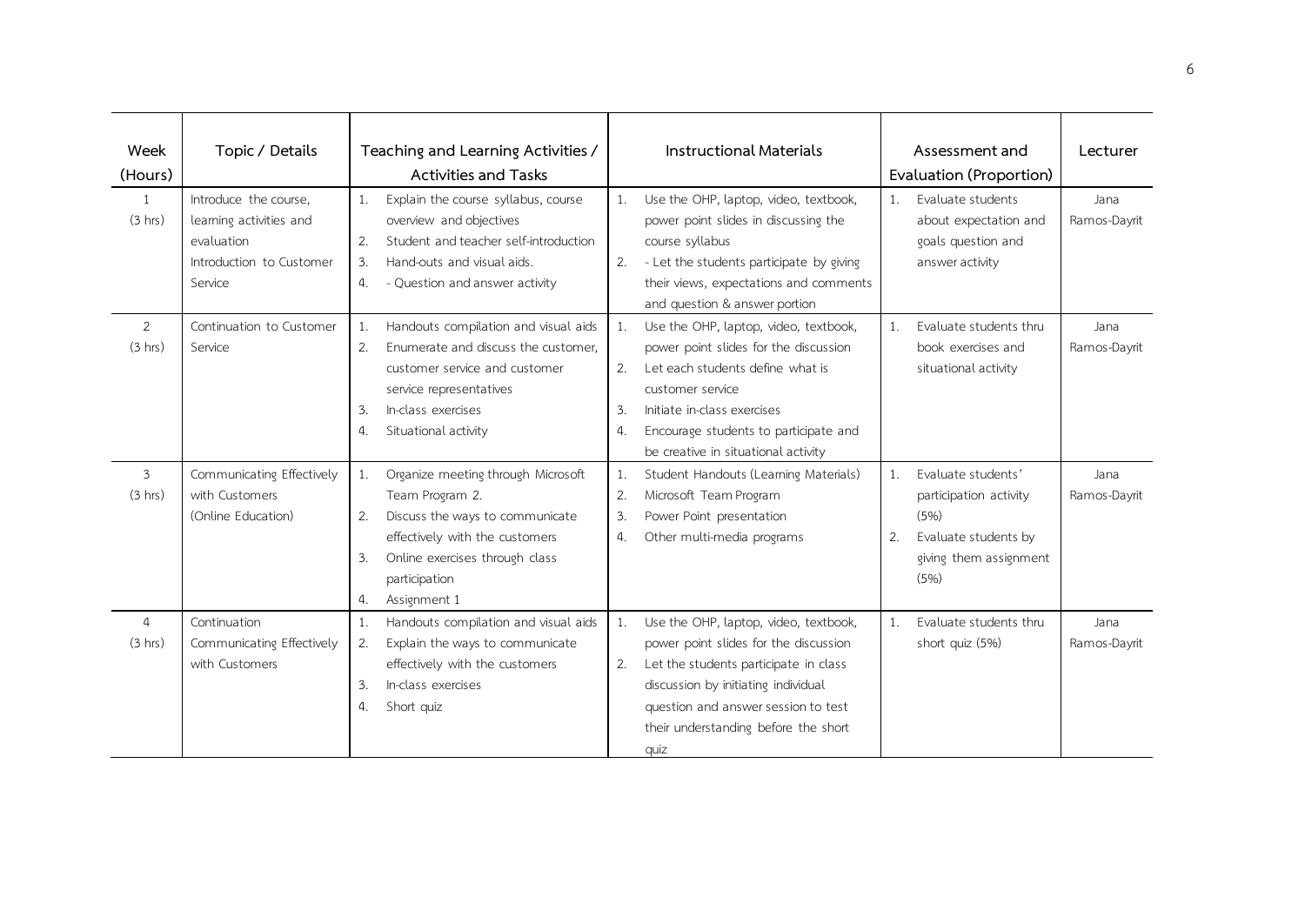| Week           | Topic / Details           |    | Teaching and Learning Activities /   |                  | <b>Instructional Materials</b>           |    | Assessment and           | Lecturer     |
|----------------|---------------------------|----|--------------------------------------|------------------|------------------------------------------|----|--------------------------|--------------|
| (Hours)        |                           |    | <b>Activities and Tasks</b>          |                  |                                          |    | Evaluation (Proportion)  |              |
| 5              | Working in a Wired World: | 1. | Organize meeting through Microsoft   | 1.               | Student Handouts (Learning Materials)    | 1. | Evaluate students'       | Jana         |
| (3 hrs)        | Customer Service on the   |    | Team Program 2.                      | 2.               | Microsoft Team Program                   |    | participation thru group | Ramos-Dayrit |
|                | Web                       | 2. | Discuss customer service using the   | 3.               | Power Point presentation                 |    | work activity (5%)       |              |
|                | (Online Education)        |    | web                                  | $\overline{4}$ . | Other multi-media programs               |    |                          |              |
|                |                           | 3. | Online exercises through class       |                  |                                          |    |                          |              |
|                |                           |    | participation                        |                  |                                          |    |                          |              |
| 6              | Continuation              | 1. | Handouts compilation and visual aids | 1.               | Use the OHP, laptop, video, textbook,    | 1. | Evaluate students thru   | Jana         |
| (3 hrs)        | Working in a Wired World: | 2. | Discuss - Explain customer service   |                  | power point slides for the discussion    |    | book exercises and       | Ramos-Dayrit |
|                | Customer Service on the   |    | using the web                        | 2.               | Let the students read the situations in  |    | group reporting          |              |
|                | Web                       | 3. | In-class exercise                    |                  | the book and encourage them to give      |    |                          |              |
|                |                           | 4. | Group reporting                      |                  | their views and in doing the in-class    |    |                          |              |
|                |                           |    |                                      |                  | exercises                                |    |                          |              |
|                |                           |    |                                      | 3.               | Let students work in group the assigned  |    |                          |              |
|                |                           |    |                                      |                  | topic to present in front of the class   |    |                          |              |
| $\overline{7}$ | Managing the Customer     | 1. | Organize meeting through Microsoft   | 1.               | Student Handouts (Learning Materials)    | 1. | Evaluate students'       | Jana         |
| (3 hrs)        | Encounter                 |    | Team Program 2.                      | 2.               | Microsoft Team Program                   |    | participation activity   | Ramos-Dayrit |
|                | (Online Education)        | 2. | Discuss the different encounter with | 3.               | Power Point presentation                 |    | (5%)                     |              |
|                |                           |    | the customers and how to manage      | 4.               | Other multi-media programs               |    |                          |              |
|                |                           |    | them                                 |                  |                                          |    |                          |              |
|                |                           | 3. | Online exercises through class       |                  |                                          |    |                          |              |
|                |                           |    | participation                        |                  |                                          |    |                          |              |
| 8              | Continuation              | 1. | Handouts compilation and visual aids | 1.               | Use the OHP, laptop, video, textbook,    | 1. | Evaluate students thru   | Jana         |
| (3 hrs)        | Managing the Customer     | 2. | Discuss the different encounter with |                  | power point slides for the discussion    |    | short quiz (5%)          | Ramos-Dayrit |
|                | Encounter                 |    | the customers and how to manage      | 2.               | Let the students participate in class    |    |                          |              |
|                |                           |    | them                                 |                  | discussion by initiating individual      |    |                          |              |
|                |                           | 3. | In-class exercise                    |                  | question and answer session to test      |    |                          |              |
|                |                           | 4. | Short quiz                           |                  | their understanding                      |    |                          |              |
|                |                           |    |                                      | 3.               | A short quiz will be given at the end of |    |                          |              |
|                |                           |    |                                      |                  | class                                    |    |                          |              |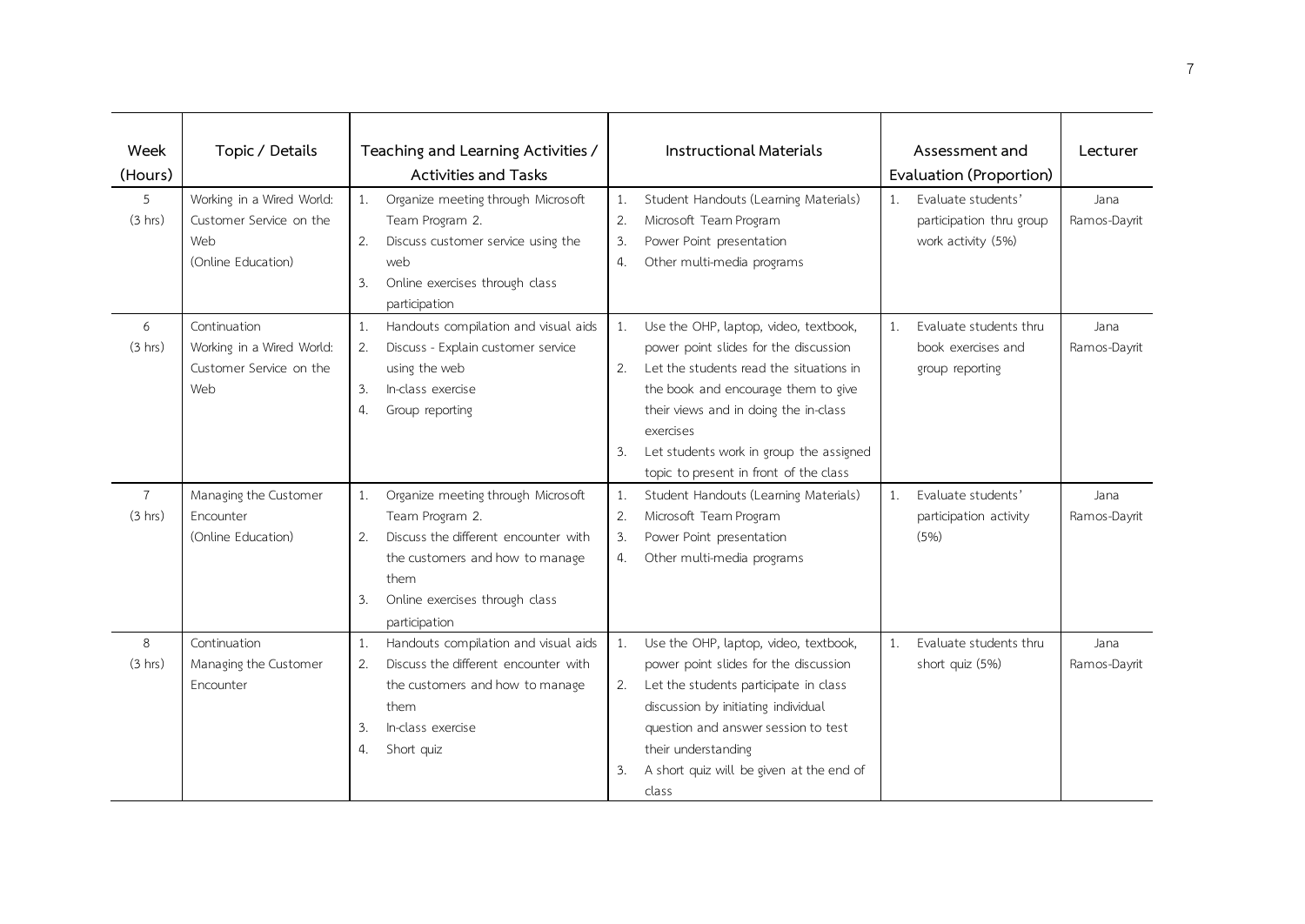| Week<br>(Hours) | Topic / Details                                                  | Teaching and Learning Activities /<br>Activities and Tasks                                                                                                                                                  | <b>Instructional Materials</b>                                                                                                                                                                                                           | Assessment and<br>Evaluation (Proportion)                                  | Lecturer             |
|-----------------|------------------------------------------------------------------|-------------------------------------------------------------------------------------------------------------------------------------------------------------------------------------------------------------|------------------------------------------------------------------------------------------------------------------------------------------------------------------------------------------------------------------------------------------|----------------------------------------------------------------------------|----------------------|
| 9<br>(3 hrs)    | Handling Complaints and<br>Conflicts<br>(Online Education)       | Organize meeting through Microsoft<br>1.<br>Team Program 2.<br>Discuss how to handle the different<br>2.<br>complaints and conflicts<br>Online exercises through class<br>3.<br>participation               | Student Handouts (Learning Materials)<br>1.<br>2.<br>Microsoft Team Program<br>Power Point presentation<br>3.<br>Other multi-media programs<br>4.                                                                                        | Evaluate students thru<br>1.<br>in-class exercises (book<br>activities)    | Jana<br>Ramos-Dayrit |
| 10<br>(3 hrs)   | Continuation Handling<br>Complaints and Conflicts                | Handouts compilation and visual aids<br>1.<br>Explain how to handle the different<br>2.<br>complaints and conflicts<br>In-class exercise<br>3.<br>Mid-term exam<br>4.                                       | 1.<br>Use the OHP, laptop, video, textbook,<br>power point slides for the discussion<br>2.<br>Let the students read, analyze and give<br>feedback of the lesson<br>Let students take the mid-term exam<br>3.<br>4.<br>Handout exam paper | Mid-term exam (20%)<br>1.                                                  | Jana<br>Ramos-Dayrit |
| 11<br>(3 hrs)   | Continuously Improving<br>Customer Service<br>(Online Education) | Organize meeting through Microsoft<br>1.<br>Team Program 2.<br>Discuss how to continuously improve<br>2.<br>customer service<br>Online exercises through class<br>3.<br>participation<br>Assignment 2<br>4. | Student Handouts (Learning Materials)<br>1.<br>2.<br>Microsoft Team Program<br>Power Point presentation<br>3.<br>Other multi-media programs<br>4.                                                                                        | Evaluate students by<br>1.<br>giving them assignment<br>(5%)               | Jana<br>Ramos-Dayrit |
| 12<br>(3 hrs)   | Continuation Continuously<br>Improving Customer<br>Service       | Handouts compilation and visual aids<br>1.<br>Discuss how to continuously improve<br>2.<br>customer service<br>3.<br>In-class exercise<br>4.<br>Group reporting                                             | Use the OHP, laptop, video, textbook,<br>1.<br>power point slides for the discussion<br>2.<br>Elaborate more about continuous<br>improving customer service by giving<br>students situations to think and discuss<br>about               | Evaluate students thru<br>1.<br>book exercises and<br>group reporting      | Jana<br>Ramos-Dayrit |
| 13<br>(3 hrs)   | The Part of Tens<br>(Online Education)                           | Organize meeting through Microsoft<br>1.<br>Team Program 2.<br>Discuss the different part of ten to be<br>2.<br>effective in customer service tasks                                                         | Student Handouts (Learning Materials)<br>1.<br>2.<br>Microsoft Team Program<br>Power Point presentation<br>3.<br>Other multi-media programs<br>4.                                                                                        | Evaluate students'<br>1.<br>participation thru group<br>work activity (5%) | Jana<br>Ramos-Dayrit |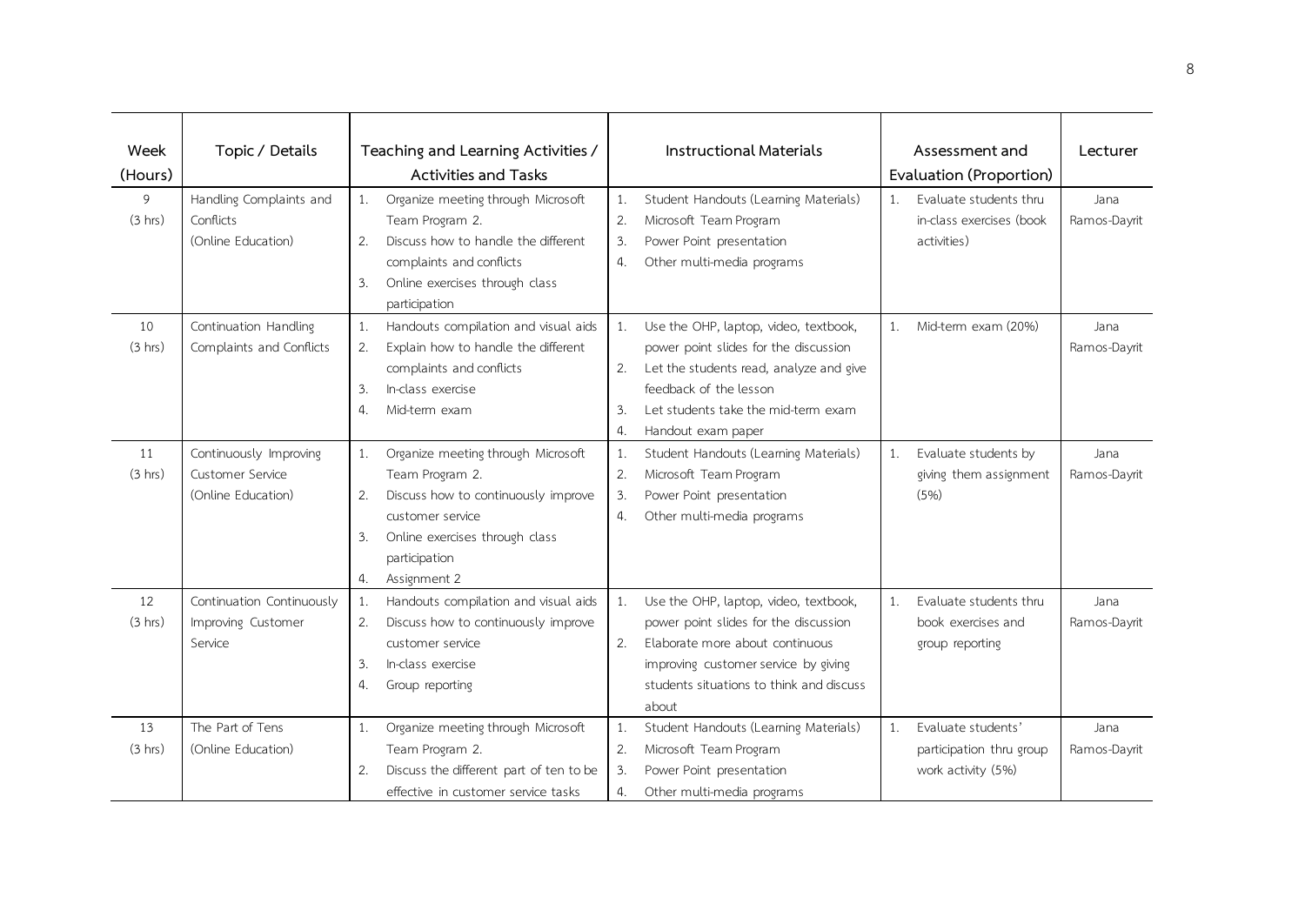| Week<br>(Hours) | Topic / Details      | Teaching and Learning Activities /<br><b>Activities and Tasks</b> |                                         |    | Instructional Materials                  |    | Assessment and<br>Evaluation (Proportion) | Lecturer     |
|-----------------|----------------------|-------------------------------------------------------------------|-----------------------------------------|----|------------------------------------------|----|-------------------------------------------|--------------|
|                 |                      | 3.                                                                | Online exercises through class          |    |                                          |    |                                           |              |
|                 |                      |                                                                   | participation                           |    |                                          |    |                                           |              |
| 14              | Continuation         | 1.                                                                | Handouts compilation and visual aids    | 1. | Use the OHP, laptop, video, textbook,    | 1. | Evaluate students thru                    | Jana         |
| (3 hrs)         | The Part of Tens     | 2.                                                                | Discuss the different part of ten to be |    | power point slides for the discussion    |    | individual project (20%)                  | Ramos-Dayrit |
|                 |                      |                                                                   | effective in customer service tasks     | 2. | Let the students work in group and       |    |                                           |              |
|                 |                      | $\mathbf{3}$ .                                                    | In-class exercise                       |    | have them take their time in discussing  |    |                                           |              |
|                 |                      |                                                                   |                                         |    | the topics given                         |    |                                           |              |
|                 |                      |                                                                   |                                         | 3. | - Let the students analyze each in-class |    |                                           |              |
|                 |                      |                                                                   |                                         |    | exercises (book activity)                |    |                                           |              |
| 15              | Review of the topics | 1.                                                                | Review content in all topics covered    | 1. | Use the OHP, laptop, video, textbook,    | 1. | Evaluate students thru                    | Jana         |
| (3 hrs)         |                      |                                                                   | for the final exam                      |    | power point slides for the discussion    |    | book exercises                            | Ramos-Dayrit |
|                 |                      | 2.                                                                | In-class exercise                       | 2. | Initiate question and answer portion to  |    |                                           |              |
|                 |                      |                                                                   |                                         |    | test students readiness                  |    |                                           |              |
|                 |                      |                                                                   |                                         | 3. | Let students play a game for the in-     |    |                                           |              |
|                 |                      |                                                                   |                                         |    | class exercises                          |    |                                           |              |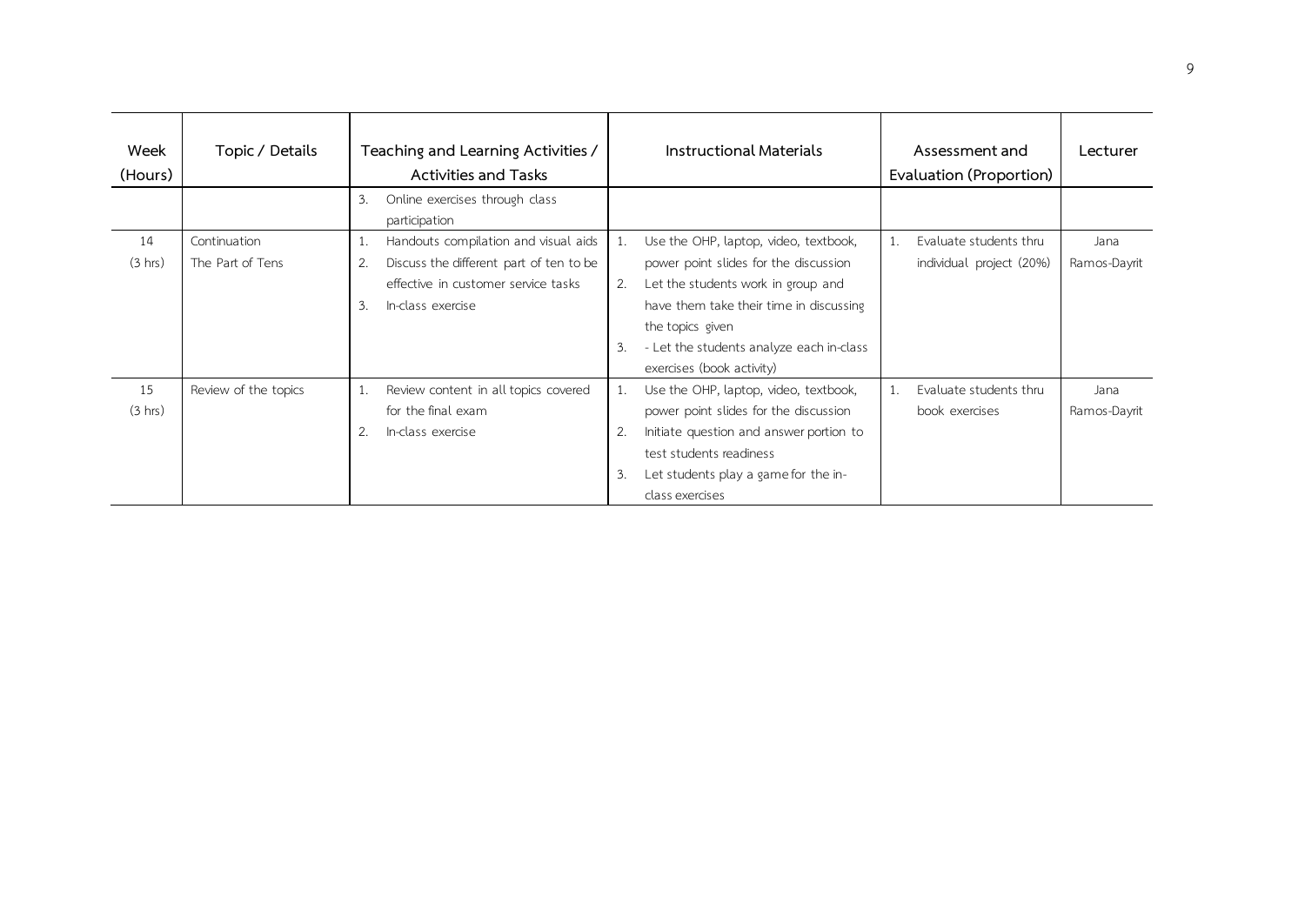#### **5.2 Assessment and Evaluation**

## **1) Assessment**

| - Term score                         | 80% |     |
|--------------------------------------|-----|-----|
| Participation in Learning Activities |     | 20% |
| Group Project                        |     | 20% |
| Quiz and Homework                    |     | 20% |
| Midterm Exam                         |     | 20% |
| - Final Examination score            | 20% |     |

## **2) Evaluation**

# **Non-referenced Assessment**

| Scores    | Grade        |
|-----------|--------------|
| 85-100    | Α            |
| 79-84     | $B+$         |
| 73-78     | B            |
| $67 - 72$ | $C+$         |
| 61-66     | $\mathsf{C}$ |
| $55 - 60$ | D+           |
| $50 - 54$ | D            |
| $0 - 49$  | F            |

# **6. Teaching and Learning Resources**

#### **6.1 Required Text**

Ramos-Dayrit, J. (2019). *English for customer service*. Bangkok: Suan Dusit Graphic Site

## **6.2 Essential References**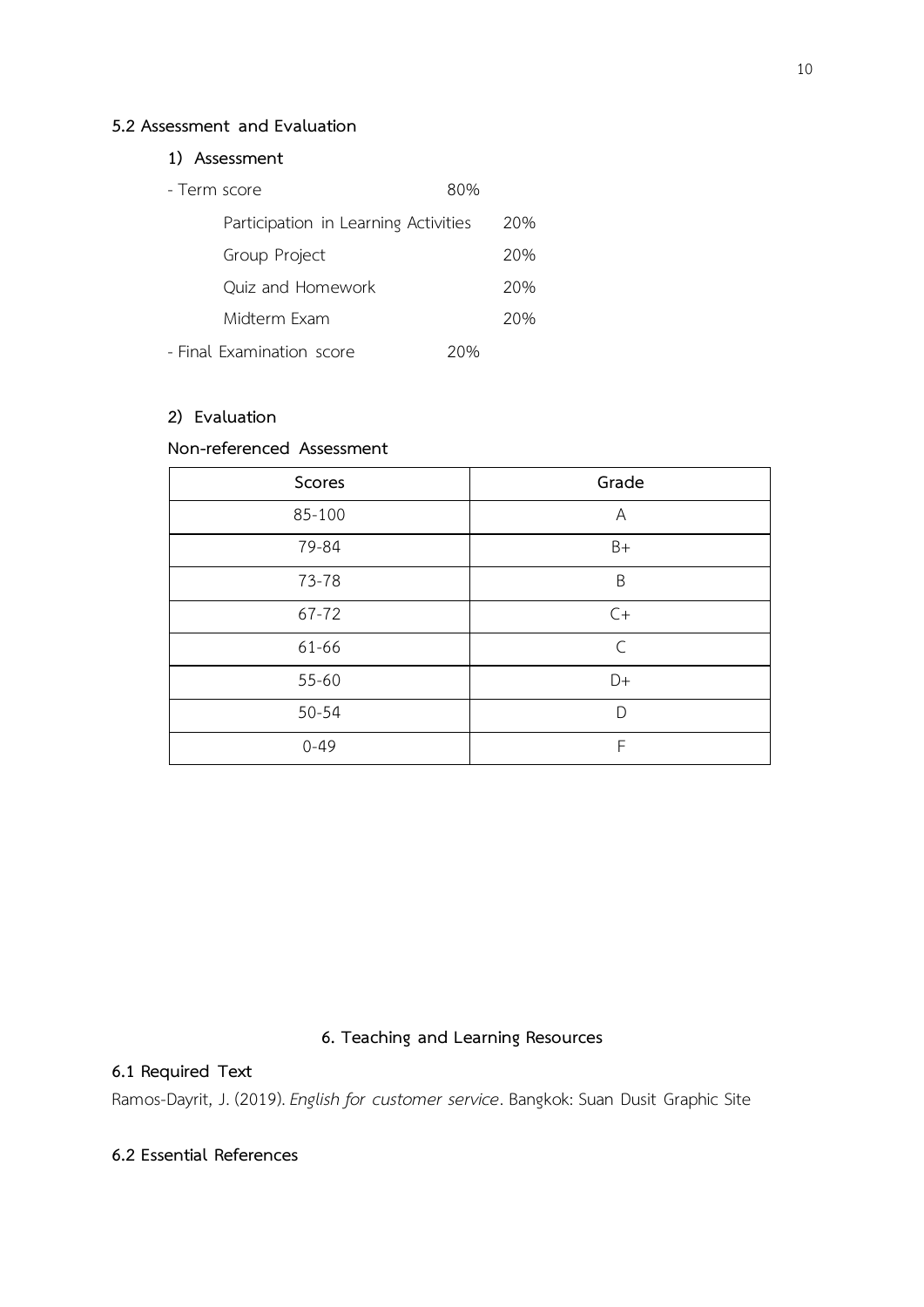- Deviney, D.E., D.B.A., (1998). *Outstanding customer service: The key to customer loyalty.* Virginia Beach: Coastal Training Technologies Corp.
- Leland, K. & Bailey, K. (2006*)*. *Customer service for dummies (3rd Edition).* Indianapolis: Wiley Publishing, Inc.

## **6.3 Suggested References**

Craven, M. (2008).*Real listening and speaking.* Cambridge: Cambridge University Press

- Craven, M. (2008).*Real listening and speaking 4*. Cambridge: Cambridge University Press
- Harding, K. & Henderson, P. (1996). *High season English for the hotel and tourist industry.*  Hong Kong: Oxford University Press
- Revell, R. & Stott, T. (1999). *Highly recommended English for the hotel and catering industry*. Hong Kong: Oxford University Press

# **7. Course Evaluation and Improvement Processes**

# **7.1 Strategies for Obtaining Student Feedback on Quality of Teaching**

- 1. Formal evaluation by the university online and the Business English Program
- 2. Group and Class discussions

# **7.2 Other Strategies for Evaluation of Teaching**

- 1. Independent feedback from students
- 2. Assessment of results achieved by students
- 3. Consultation with students' advisors

# **7.3 Processes for Improvement of Teaching**

- 1. Discussions with and feedback from colleagues
- 2. Classroom research
- 3. Expand knowledge through online teaching courses
- 4. Attend seminars and conferences to interact with delegates and attend presentations
- to improve knowledge on teaching strategies

# **7.4 Processes for Verifying Standards of Students Achievement**

| ווי⊫ו<br>. |
|------------|
|            |